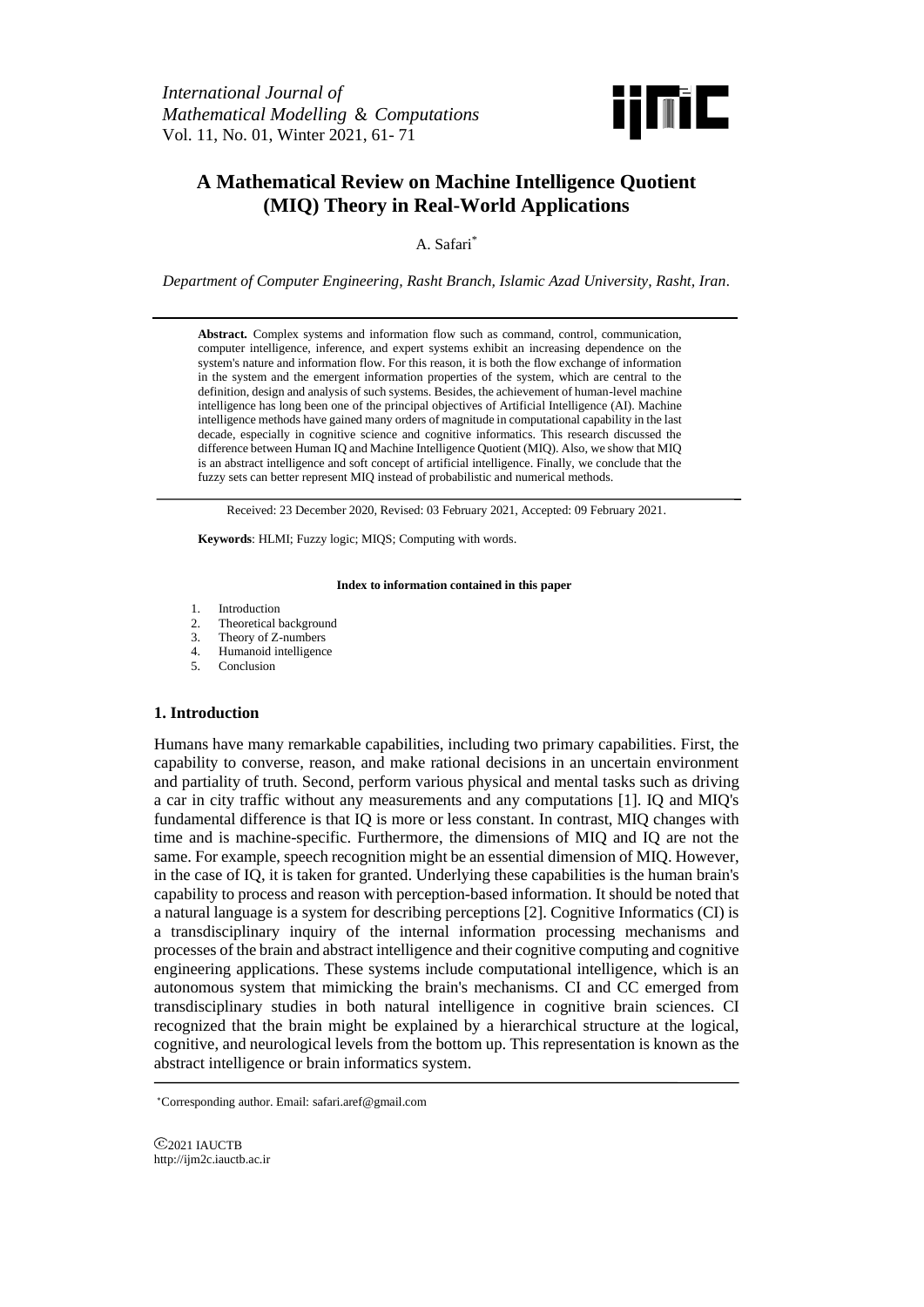The synergy of multidisciplinary studies at all levels leads to the theory of CI for explaining the brain. The fundamental theories underpinning the framework of the brain and intelligence sciences are abstract intelligence [3]. Informally, Human-level machine intelligence (HLMI) is a machine with a human brain. A machine has human-level machine intelligence if it has human-like capabilities to Understand, Learn, Reason, Recall, Remember, Inference, and Answer questions [4]. A machine may have superhuman intelligence in some respects and subhuman intelligence in other respects like Google or Siri. So, the MIQ of a machine is relative to the MIQ of other machines in the same category. For example, the MIQ of Google should be compared with the MIQ of other search engines.

## **2. Theoretical background**

This section will overview relevant aspects of machine intelligence, fuzzy logic theory, and computing with words. After a short introduction to corporate events' institutionalization, the section is concerned with Machine Intelligence in Subsection 2.1. Second, it will focus on Computing with Words (CWW) in Subsection 2.2. In Subsection 2.3, we introduced the role of fuzzy Logic in MIQ systems.

## **2.1** *Machine intelligence*

Albus once insisted that a useful de3nition of intelligence should span a wide range of capabilities. We shall not attempt to define the notion of "machine intelligence" explicitly. Instead, we shall confine the target machines of interest to a class of engineering products and consider machine intelligence in a limited sense. Some mobile robot systems can plan their paths autonomously, avoiding obstacles based on information obtained. Simultaneously, some washing machines can discriminate ordinary clothes from dirty clothes to decide the washing time and the amount of detergent. These systems are said to have intelligence. All those systems can process input information to give a proper decision with their controllers, processors, or computers, which correspond to a human's brain. The other component of machine intelligence is interfaced intelligence. Interface intelligence indicates the degree of intelligence of the human-computer interaction (HCI). Recently, HCI has become more and more critical in complex control systems. Such as the control room of nuclear power plants or Aeroplan's, since control systems designed as userfriendly can reduce human errors and effectively utilize human ingenuity. We are going to formulate control intelligence and interface intelligence using the CWW and equations. We face many products and various forms of, called system intelligence. The meaning of intelligence seems to be different from one system to another, implying something in a non-unique way. To make this point clear, we review several definitions of machine intelligence and consider some essential questions.

*A) Define the MIQ Theory:* The following sentences show the attributes intelligent machines should have: 1) Machine intelligence is analyzing, organizing, and converting data into knowledge. Machine knowledge is defined as the structured information acquired and applied to remove ignorance and uncertainty about the intelligent machine's specific task. 2) For a human-made intelligent system to act appropriately, it may emulate living creatures' functions and, ultimately, human mental faculties. 3) Intelligent control is the discipline in which control algorithms are developed by emulating intelligent biological systems' specific characteristics. 4) An intelligent control system is a control system with the highest degree of autonomy in self-learning, self reconfigurability, reasoning, planning, and decision-making. 5) Intelligent machines are designed to perform anthropomorphic tasks with minimum interaction with a human operator.

*B) Several Questions About Measuring the MIQ:* to develop a practical procedure for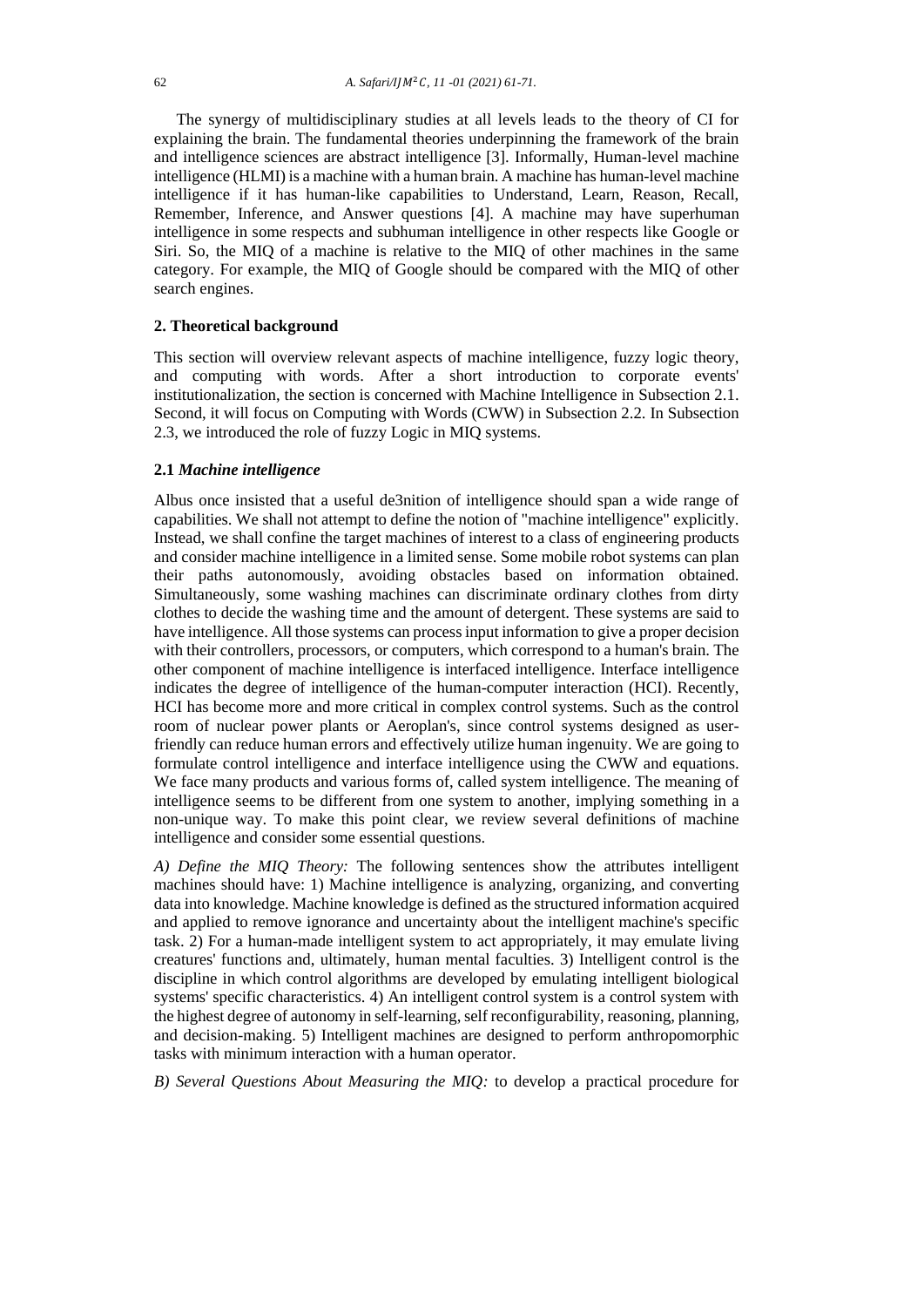measuring a MIQ, the following problems must be resolved. *Question 1:* Machine intelligence can be divided into two components—control intelligence and interface intelligence, as illustrated in Figure 1. Control intelligence is required to perform control in response to unanticipated events in uncertain environments. *Question 2:* The method of measuring the MIQ should be designed with a human orientation. The MIQ represents the degree of machine intelligence as closely as users feel. *Question 3:* The concept of question 3 is depicted in Figure 1. In most cases, the entire control system is made up of human supervisors and machines. Therefore, computer controllers cannot complete the overall control job without a human supervisor. The boundary between humans and machines is not clearly defined because they must complement each other. Unanticipated events are exceptional or randomly occurring conditions such as machine faults and plant abnormalities.



Figure 1. Human-Machine cooperation model.

## **2.2** *Computing with words (CWW)*

Computing with Words relates to computation with the information described in a natural language [6]. More concretely, in CWW, computation objects, computation words, propositions are drawn from a natural language. The importance of computing with words derives from the fact that most human knowledge is mostly world knowledge described in natural language. What is needed for this purpose is the methodology of Computing with Words (CWW). There is a vast literature on propositions in natural languages. Underlying CWW are two postulates and two concomitant rationales:

- *A. Words are less precise than numbers*
- *B. Precision carriers a cost*
- *C. When numerical information is not available or too costly, CWW becomes necessary*
- *D. CWW's advantages can be exploited to reduce cost, simplify design, and enhance robustness when there is a tolerance for imprecision.*

| Order                     | Methodology                                                                       |
|---------------------------|-----------------------------------------------------------------------------------|
| Probability events        | Probability theory: inaccurate and/or incomplete data or partially true.          |
| First-order uncertainty   | Possibility Theory: fuzzy probability approaches                                  |
| Vague information.        | Fuzzy logic: imperfect information and approximate reasoning                      |
| High-order<br>Imprecision | Type-2 fuzzy logic: Handling the imprecision and uncertainty about<br>uncertainty |
| Real-world                | Hybrid Intelligent with HLMI: Decision analysis under real-world                  |
| applications              | uncertainty                                                                       |

Table 1. Level of uncertainty analysis.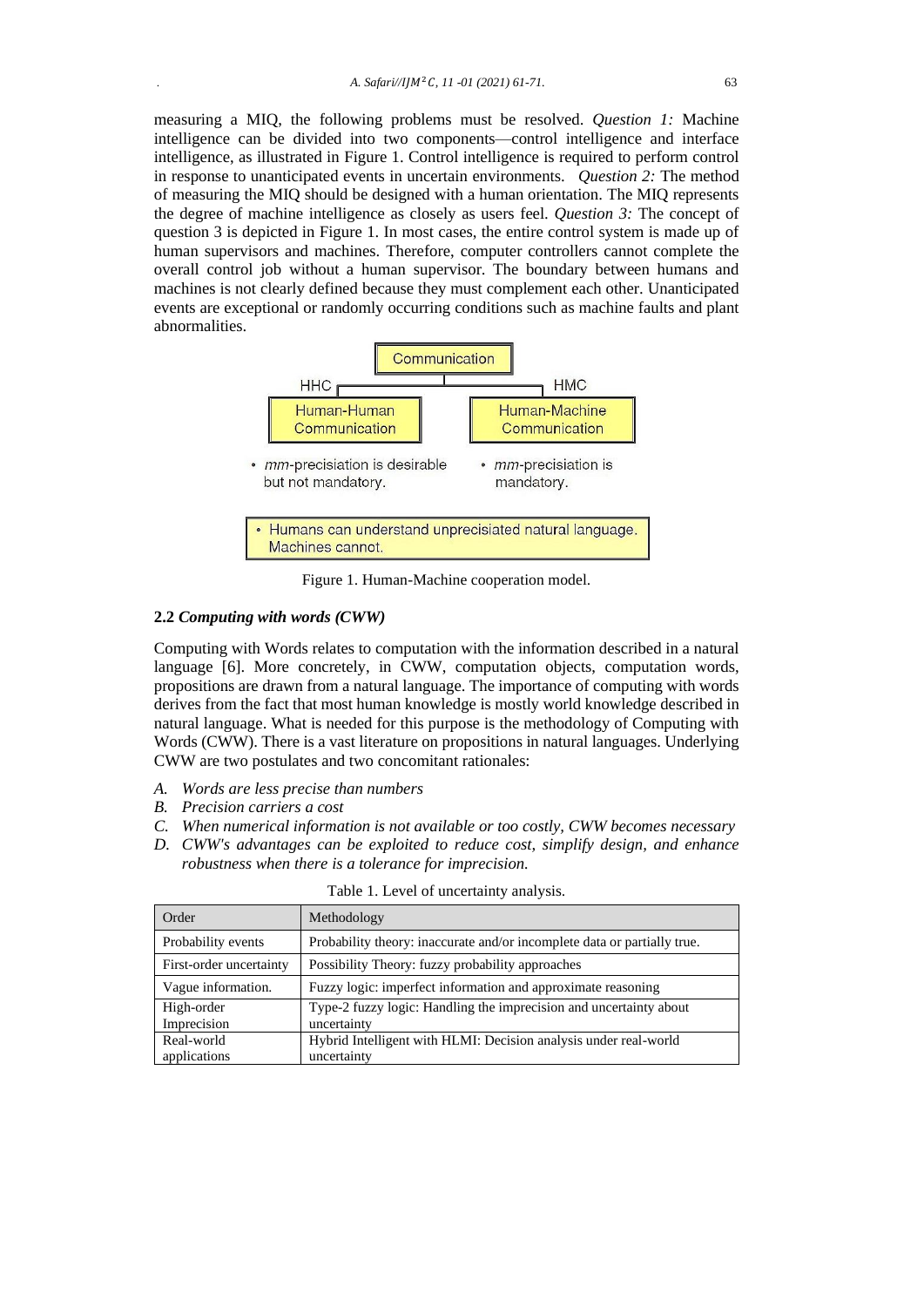# **2.3** *Fuzzy logic*

The fuzzy logic theory is based on the notion of relative graded membership, as inspired by the processes of human perception and cognition. Lotfi A. Zadeh published his first famous research paper on fuzzy sets in 1965. Fuzzy logic (1988) deals with computational perception and cognition: uncertain, imprecise, vague, partially true, or without sharp boundaries. Fuzzy logic allows for the inclusion of preliminary human assessments in computing problems. Also, it provides an effective means for conflict resolution of multiple criteria and better assessment of options. In fuzzy logic, everything is or is allowed to be granulated. Granulation involves the partitioning of an object into granules. A fundamental concept in fuzzy logic that plays a crucial role in many applications, especially in fuzzy control and fuzzy expert systems, is a linguistic variable. As its name suggests, a linguistic variable is a variable whose values are words or sentences in a natural or synthetic language. New computing methods based on fuzzy logic can develop intelligent systems for decision making, identification, pattern recognition, optimization, and control [10].



Figure 2. Model space of machine intelligence for a large-scaled system.

The centrality of information in almost everything that we do is that few would care to challenge it. Much less visible, but potentially of equal or even greater importance, might be called the intelligent systems revolution. The artifacts of this revolution are humanmade systems that exhibit reason, learn from experience and make rational decisions without human intervention. Professor Zadeh coined the term MIQ (machine intelligence quotient) to describe a measure of intelligence of human-made systems. In this perspective, an intelligent system is a system that has a high MIQ. For example, we may make granulation of MIQ-scale in numbers between 0, and 200 into a fuzzy term set consisting of {Very Low, Low, Medium, High, Very High} as shown in Figure 3. It may be enough to say, for example, that the MIQ of the given robot is High, rather than MIQ =  $143$  (out of 200).



Figure 3. A fuzzy set representation of MIQ.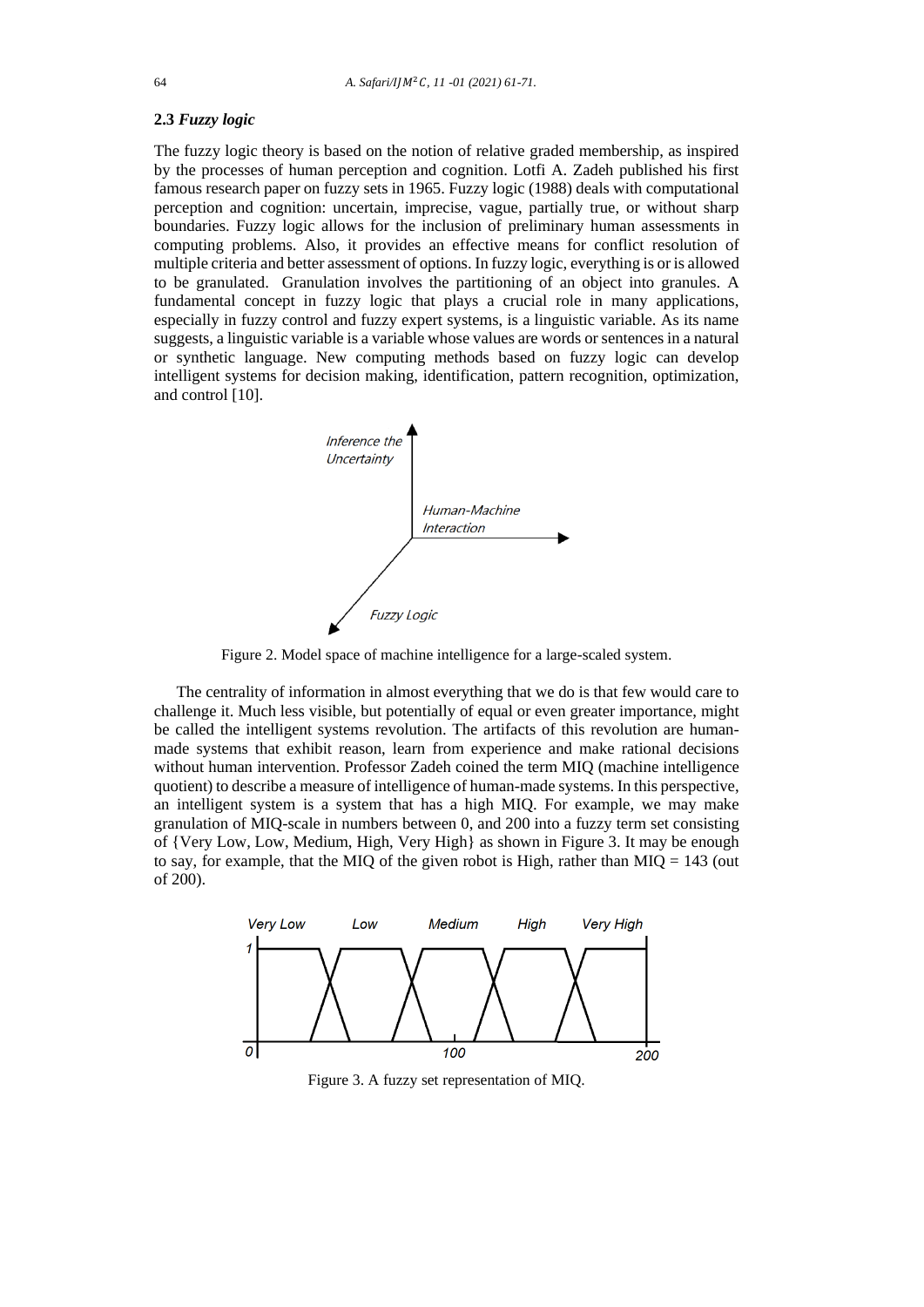#### **3. Theory of the Z-numbers**

In the real world, uncertainty is a pervasive phenomenon. Much of the information on which decisions are based is uncertain. Humans have a remarkable capability to make rational decisions based on uncertain, imprecise, and/or incomplete information. Formalization of this capability, at least to some degree, is a challenge that is hard to meet. It is this challenge that motivates the concepts and ideas outlined in this note. A Z-number is an ordered pair of fuzzy numbers (A, B). A restriction may be viewed as a generalized constraint [11,14].

$$
R(X) = X \text{ is } A,\tag{1}
$$

is referred to as a possibilistic restriction (constraint), with A playing the possibility distribution of X. More specifically,

$$
R(X) = X \text{ is } A \to \text{Poss}(X = u) = \mu_A(u) \tag{2}
$$

where  $\mu_A$  is the membership function of A, and u is a generic value of X.  $\mu_A$  may be viewed as a constraint that is associated with  $R(X)$ , meaning that  $\mu_A(u)$  is the degree to which u satisfies the constraint. When  $X$  is a random variable, the probability distribution of X plays the role of a probabilistic restriction on X. A probabilistic restriction is expressed as:

$$
R(X) = X \text{ is } p \tag{3}
$$

where  $p$  is the probability density function of  $X$ . In this case,

$$
R(X) = X \text{ is } p \to Prob(u \le X \le u + du) = p(u)du \tag{4}
$$

The ordered triple  $(X, A, B)$  is referred to as a Z-valuation. In a related way, uncertain computation is a computation system in which computation objects are not values of variables. But restrictions on the values of variables. In this note, unless stated to the contrary,  $X$  is assumed to be a random variable. For convenience,  $A$  is referred to as  $X$ 's value, strictly speaking, understanding  $[13]$ . Therefore, A is not a value of X but a restriction on the values which  $X$  can take. The second component,  $B$ , is referred to as certainty. Closely related to certainty are the concepts of sureness, confidence, reliability, the strength of belief, probability, and possibility. When  $X$  is a random variable, certainty may be equated to probability. A and  $B$  are described in a natural language, the meaning of them is graduated with membership functions,  $\mu_A$  and  $\mu_B$ , respectively, Figure 3.



Figure 4. Precipitation of middle-age through graduation with fuzzy logic [15].

The fuzzy set,  $A$ , may be interpreted as the possibility distribution of  $X$ . The concept of a Z-number may be generalized in various ways. In particular,  $X$  can be assumed to take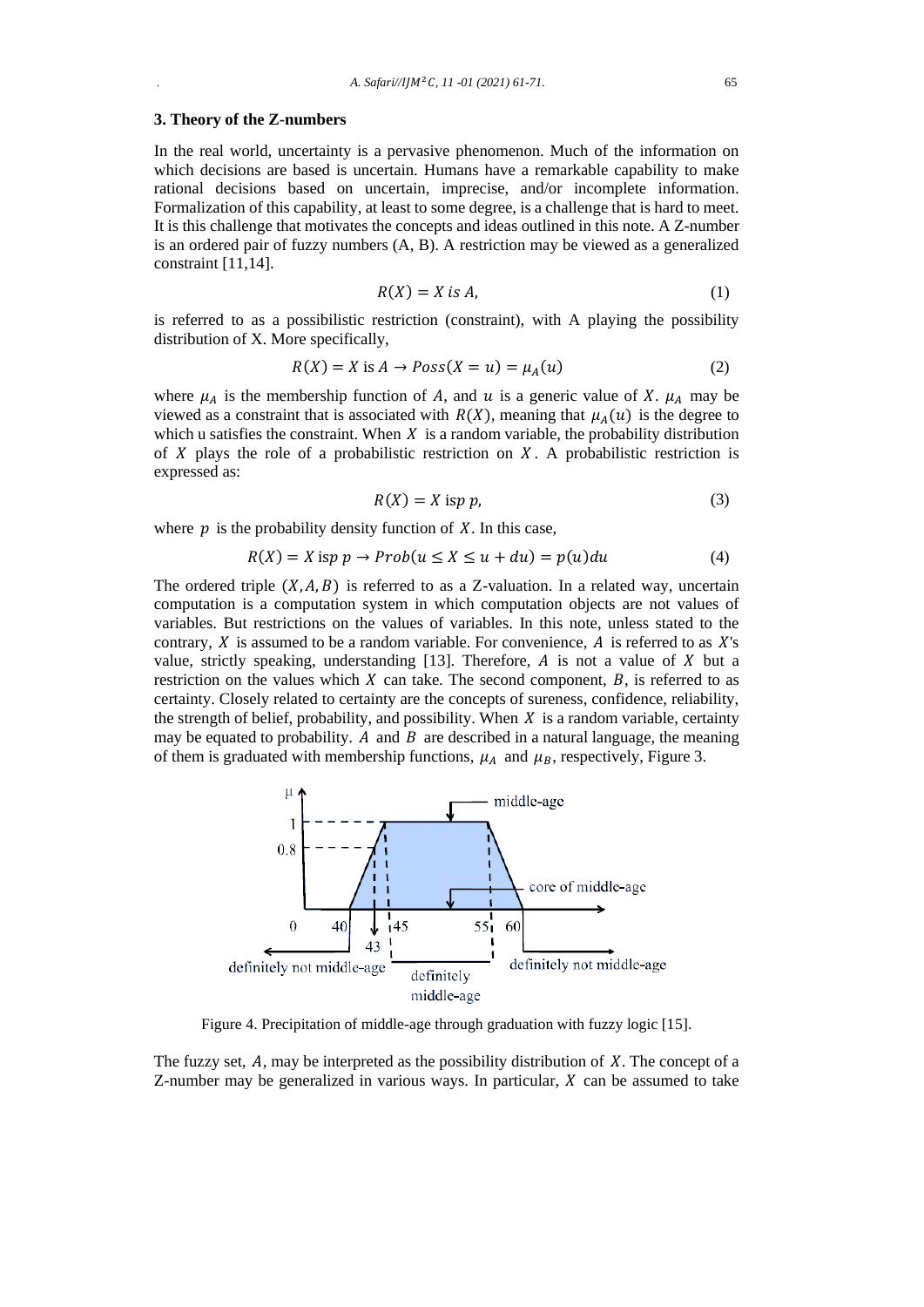values in  $R^n$ , in which case A is a Cartesian product of fuzzy numbers. Simple examples of Z-valuations are [12]:

*(anticipated budget deficit, close to 8 million dollars, very likely) (population of UK, about 40 million, quite sure)*

It is important to note that many propositions in a natural language are expressible as Zvaluations. Example: The proposition, p, p: Usually, it takes Robert about one hour to get home from work, is expressible as a Z-valuation:

*(David's travel time from office to home, about 1 h, usually)* 

If  $X$  is a random variable, then  $X$  is  $A$  represents a fuzzy event in  $R$ , the real line. The probability of this event,  $p$ , may be expressed as [11]

$$
p = \int_{R} \mu_A(u) p_X(u) du \tag{5}
$$

where  $p_X$  is the underlying (hidden) probability density of X. In effect, the Z-valuation  $(X, A, B)$  may be viewed as a restriction (generalized constraint) on X defined by:

$$
Prob(X \text{ is } A) \text{ is } B. \tag{6}
$$

What should be underscored is that in a Z-number,  $(A, B)$ , the underlying probability distribution,  $p_X$ , is not known. What is known is a restriction on  $p_X$  which may be expressed as:

$$
p = \int_{R} \mu_A(u) p_X(u) du \text{ is } B \tag{7}
$$

The subtle point is that  $B$  restricts the probability measure of  $H''$  rather than on  $A$ 's probability. Conversely, if  $B$  is a restriction on  $A$ 's probability rather than on the probability measure of A, then  $(A, B)$  is not a Z-number. An immediate consequence of the relation between  $p<sub>X</sub>$  Moreover, B is the following:

If  $Z = (A, B)$  then  $Z' = (A', 1 - B)$ , wherever A' is the complement of A, and Z'is the complement of  $Z$ .  $1 - B$  is the antonym of  $B$ . For example, the complement of  $Z$  is:

 $Z = (A, likely)$  is Z' equals to (not A, unlikely)

Therefore, according to the mentioned descriptions, an essential qualitative attribute of a Z-number is informativeness. Generally, but not always, a Z-number is informative if its value has high specificity. It is tightly constrained, and certainty is high.

# **3.1** *Type-2 fuzzy Z-numbers for MIQS*

Type-2 fuzzy sets are known as fuzzy-fuzzy sets [14]. Membership function (MF) of a Type-2 fuzzy set (T2FS) of a given element is itself a type-1 fuzzy set (T1FS). A T2FS represented as  $\tilde{A}$ , is characterized through a type-2 MF  $\mu_{\tilde{A}(x,u)}$  where  $x \in X$  and  $u \in$  $J_x \subseteq [0,1]$  as follows:

$$
\tilde{A} = \left\{ \left( (x, u), \mu_{\tilde{A}(x, u)} \right) \mid \forall x \in X, \forall \in J_x \subseteq [0, 1] \right\}
$$
\n
$$
(8)
$$

In which  $0 \leq \mu_{\tilde{A}(x,u)} \leq 1$ , X is the domain of fuzzy set and  $J_x$  is the domain of the secondary MF at  $x$ .  $\tilde{A}$  is as follows: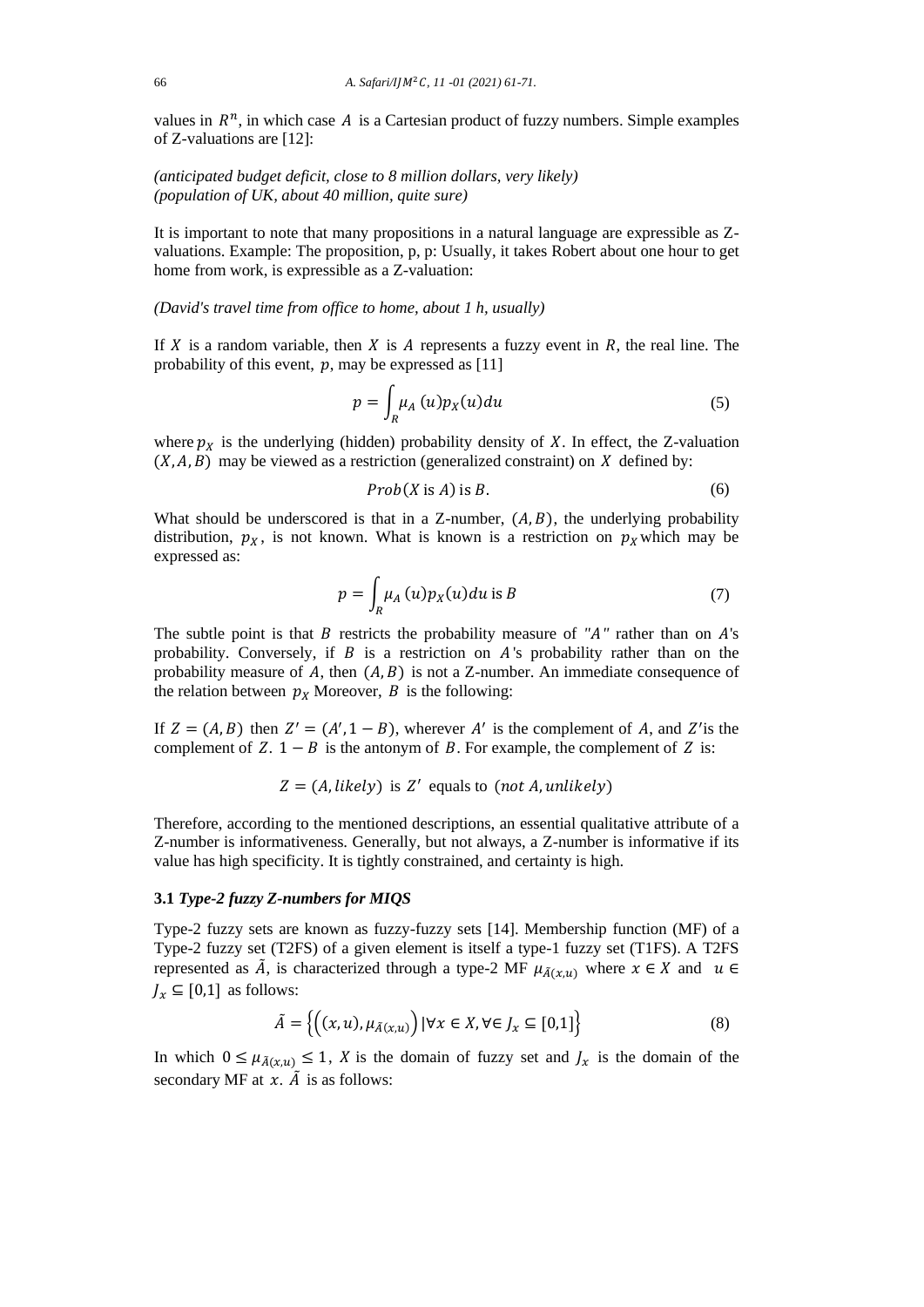$$
\tilde{A} = \frac{\int_{x \in X} \int_{u \in J_x} \mu_{\tilde{A}}(x, u)}{x, u J_x} \subseteq [0, 1]
$$
\n(9)

where  $\iint$  represents union over all admissible x and u.

$$
\tilde{A} = \frac{\int_{x \in X} \int_{u \in J_x} 1}{x, u} = \frac{\int_{x \in X} \left[ \frac{\int_{u \in J_x} 1}{u} \right]}{x}
$$
(10)

where *x* is the primary variable,  $J_x$ , an interval in [0,1], is the primary MF of *x*, *u* is the secondary variable, and  $\int_{u \in J_x}$  is the secondary MF at *x*.

A Gaussian IT2 fuzzy set. the UMF is defined as follows [16]:

$$
\mu_{\bar{X}}(x) = \begin{cases} e^{-\frac{(x-m_1)^2}{2\sigma^2}}, & x < m_1 \\ 1, & m_1 \le x \le m_2 \\ e^{-\frac{(x-m_2)^2}{2\sigma^2}}, & x > m_2 \end{cases}
$$
(11)

Moreover, LMF defines as follows:

$$
\mu_{\underline{x}}(x) = \min\left(e^{-\frac{(x-m_1)^2}{2\sigma^2}}, e^{-\frac{(x-m_2)^2}{2\sigma^2}}\right)
$$
(12)

When the standard deviation of the Gaussian T1 fuzzy set is blurred to be an interval  $[\sigma_1, \sigma_2]$ , the UMF is:

$$
\mu_{\bar{X}}(x) = e^{-\frac{(x-m)^2}{2\sigma_2^2}}
$$
\n(13)

Moreover, the LMF is:

$$
\mu_X(x) = e^{-\frac{(x-m)^2}{2\sigma_1^2}} \tag{14}
$$

In order to compute more precise computation, we applied the concept of  $Z^+$ -number, which is closely related to the concept of a Type-2 Fuzzy. A  $Z^+$ -number, is a combination of a fuzzy number, A, and a random number, R, written as an ordered pair  $Z^+ = (A, R)$ . Informally, these distributions are compatible if the centroids of  $\mu_A$  and  $p_X$  are coincident as follows [5]:

$$
\int_{R} up_X(u) du = \frac{\int_{R} u \mu_A(u) du}{\int_{R} \mu_A(u) du}
$$
\n(15)

The scalar product of  $\mu_A$  and  $p_{X}$ ,  $\mu_A$ .  $p_X$ , is the probability measure  $P_A$ , of A, as follows:

$$
\mu_A \cdot p_X = P_A = \int_R \mu_A(u) p_X(u) du \tag{16}
$$

It is this relation that links the concept of a Z-number to that of a  $Z^+$ -number as follows:

$$
Z(A,B) = Z^+(A, \mu_A \cdot p_X \text{ is } B)
$$
 (17)

Computation with  $Z^+$ -numbers are much simpler than computation with Z-numbers. Turning to computation with Z-numbers, assume for simplicity that  $* =$  sum. Assume that  $Z_X = (A_X, B_X)$  and  $Z_Y = (A_Y, B_Y)$ . The main objective is to compute the sum  $Z = X + Y$ . Assume that the associated Z-valuations are  $(X, A_X, B_X)$ ,  $(Y, A_Y, B_Y)$ , and  $(Z, A_Z, B_Z)$ . The first step involves the computation of  $p_z$ . To begin with, let us assume that  $p_x$  and  $p_y$  are known as follows: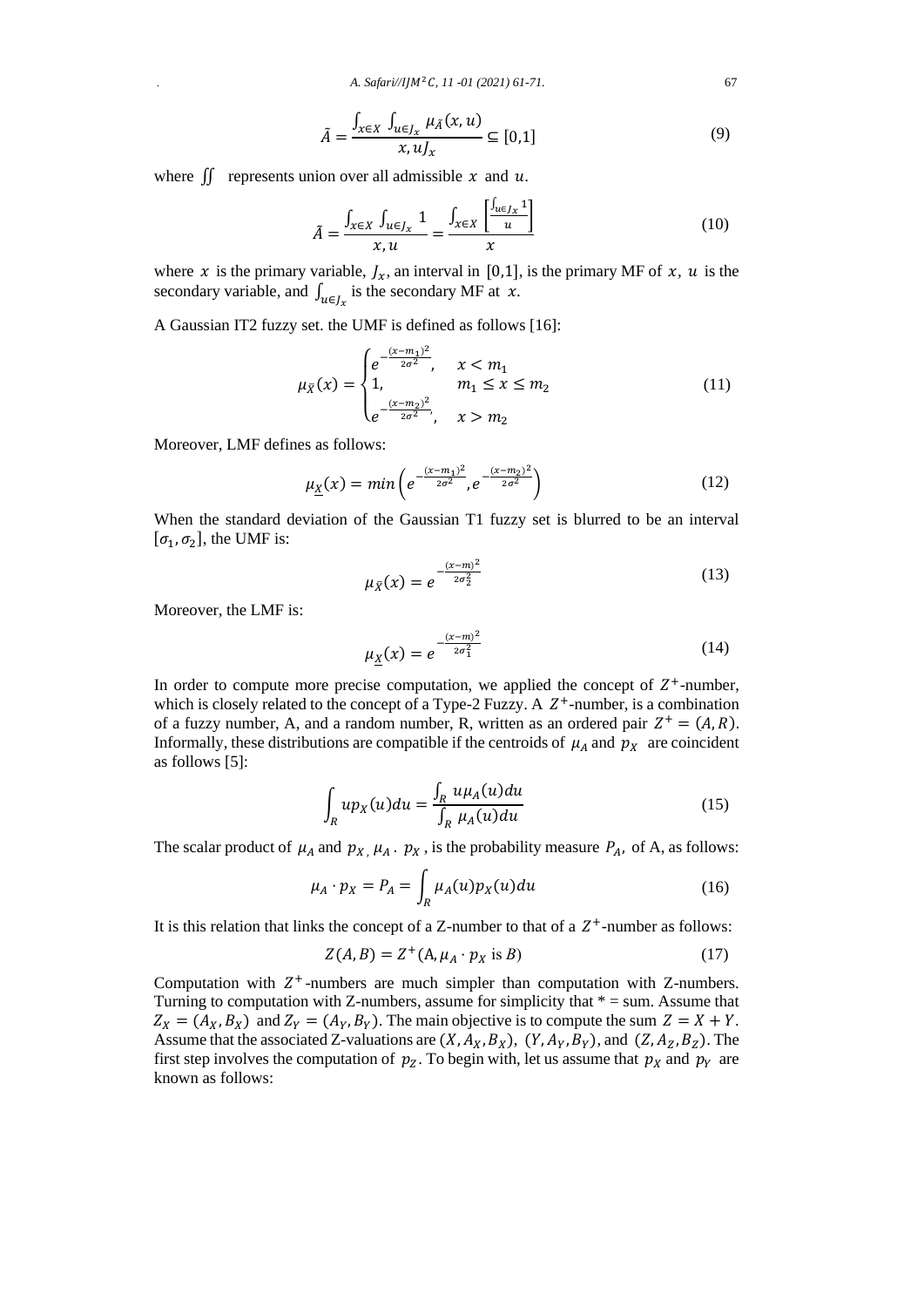$$
p_Z(v) = \int_R p_X(u)p_Y(v-u)du
$$
\n(18)

In the case of Z-numbers, what we know are not  $p_x$  and  $p_y$  but restrictions on  $p_x$  and  $p_y$ .

$$
\int_{R} \mu_{A_X}(u) p_X(u) du \text{ is } B_X \tag{19}
$$

$$
\int_{R} \mu_{A_Y}(u) p_Y(u) du \text{ is } B_Y \tag{20}
$$

In terms of the membership functions of  $B<sub>X</sub>$  and  $B<sub>Y</sub>$ , these restrictions may be expressed as:

$$
\mu_{B_X}\left(\int_R \mu_{A_X}(u) p_X(u) du\right) \tag{21}
$$

$$
\mu_{B_Y} \left( \int_R \mu_{A_Y}(u) p_Y(u) du \right) \tag{22}
$$

Additional restrictions on  $p<sub>X</sub>$  and  $p<sub>Y</sub>$  are:

$$
\int_{R} p_X(u) du = 1 \tag{23}
$$

$$
\int_{R} p_{Y}(u) du = 1 \tag{24}
$$

$$
\int_{R} up_X(u) du = \frac{\int_{R} u \mu_{A_X}(u) du}{\int_{R} \mu_{A_X}(u) du}
$$
 (compatibility) \t(25)

$$
\int_{R} up_{Y}(u) du = \frac{\int_{R} u \mu_{A_{Y}}(u) du}{\int_{R} \mu_{A_{Y}}(u) du}
$$
 (compatibility) \t(26)

Applying the extension principle, the membership function of  $p<sub>Z</sub>$  expressed as [9]:

$$
\mu_{p_Z}(p_Z) = \sup_{p_X, p_Y} \left( \mu_{B_X} \left( \int_R \mu_{A_X}(u) p_X(u) du \right) \wedge \mu_{B_Y} \left( \int_R \mu_{A_Y}(u) p_Y(u) du \right) \right) \tag{27}
$$

subject to

$$
p_Z = p_X \circ p_Y \tag{28}
$$

$$
\int_{R} p_X(u) du = 1 \tag{29}
$$

$$
\int_{R} p_{Y}(u) du = 1 \tag{30}
$$

$$
\int_{R} up_X(u) du = \frac{\int_{R} u \mu_{A_X}(u) du}{\int_{R} \mu_{A_X}(u) du}
$$
\n(31)

$$
\int_{R} u p_Y(u) du = \frac{\int_{R} u \mu_{AY}(u) du}{\int_{R} \mu_{A_Y}(u) du}
$$
\n(32)

The combined restriction on the arguments is expressed as a conjunction of their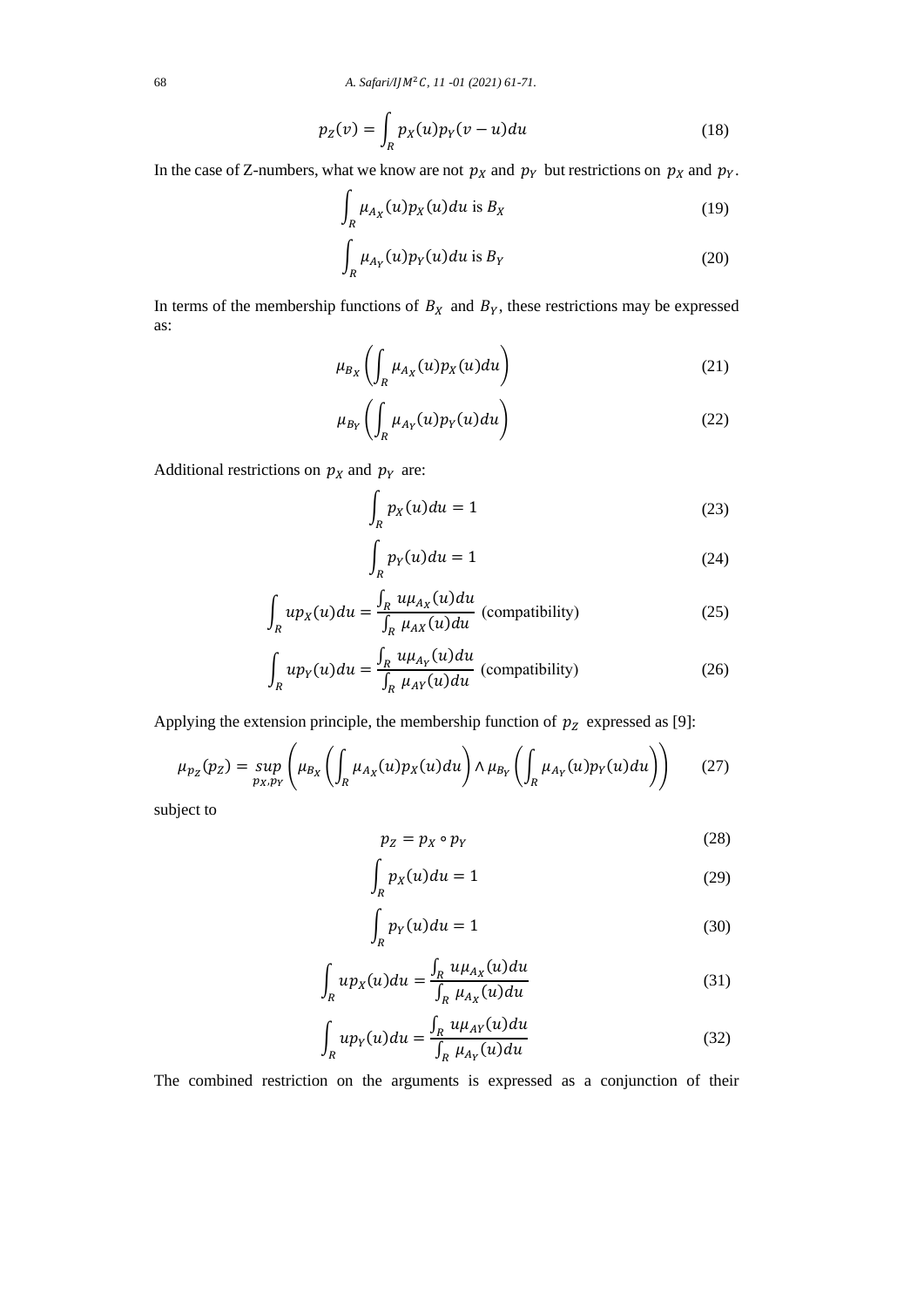restrictions, with ^ interpreted as min. In effect, the application of the extension principle reduces the computation of  $p<sub>z</sub>$  to a problem in functional optimization.

# **4. A real-world application scenario: humanoid intelligence**

Humanoid robots are hybrid systems with symbolic knowledge representation and behavior-based action that consider sensory-motor physicality and environmental situation changes. Hybrid systems are controlled in a hierarchically layered approach: Complex behaviors at a higher-level control one or more behaviors at an underlying level. In nature, this hierarchy often corresponds to the development of a living being in phylogeny. The robot control architecture (Figure 3) is given to the modules' arrangement with their connections through the robot's actions. In a symbolically oriented architecture, the hardware's details are abstracted, and cognition is represented as symbol processing in the model. Humanoid cognition is divided into many sub-modules. Sensory data are thus interpreted, evaluated for linguistic representation, conceptual and situational knowledge to realize actions with sensor-motor skills. In this case, symbolic and sequential action planning is possible and quick reaction mainly without symbolic-cognitive instances. However, humanoid intelligence and adaptation will only develop if the artifacts have a body adapted and adaptable to their tasks and can also react to the situation autonomously. Since intelligence in living organisms such as humans develops and changes bodydependently in a person's life, a growing body with highly flexible actuators will also become necessary. This requires cooperation with scientific disciplines until recently seemed utterly meaningless to the engineering sciences: cognitive science and brain research, Systems biology and synthetic biology, nano and materials sciences [8].

On the other hand, behavior-based architectures are based on an action-centered understanding of cognition. All physical details, situatedness by the environment and high adaptability play an essential role. Behavior-based controls ensure that the robot responds quickly to environmental changes by processing stimuli perceived by sensors. With symbolic processing, sensor inputs are first interpreted in an environmental model. A plan for the action to be performed by actuators (e.g., wheels, feet, legs, arms, hands, grippers) is defined. This plan compares different goals as optimally as possible. The behavior-based approach does without sequential programming. Instead, as in a living organism, parallel processes must be coordinated. Behavioral architectures are found more in simple mobile robots, while symbolically oriented architectures are realized in cognitive systems with symbolic knowledge representation. Like humans, humanoid robots should also have both properties [7].

# **4.1** *Perception with convolutional neural nets*

An ordinary ANN does not take raw data as input; instead, it takes features as input and classifies it based on their features. The features are computed through a separated feature extraction process (handcrafted) and are given as an n-dimensional feature vector. The reason behind this separation of feature extraction and classification is that the data dimension is usually significantly more extensive, typically from tens of thousands to millions. Direct connection of raw data to an ANN would make the network too complicated and too expensive to compute with traditional computing power. Besides, the various data dimension is also a design issue for such a combined ANN. With the rapid increase of computation power, it is possible to combine both the feature extraction and classification processes into a single neural network. The idea is to integrate a feature extraction network in front of an ordinary ANN. The architecture of a CNNs can be demonstrated using the LeNet in Figure 5. A CNN consists of a convolution network in front and a fully connected MLP at the backend. Because each hidden unit in the convolutional network is only connected to a local neighborhood in the input image instead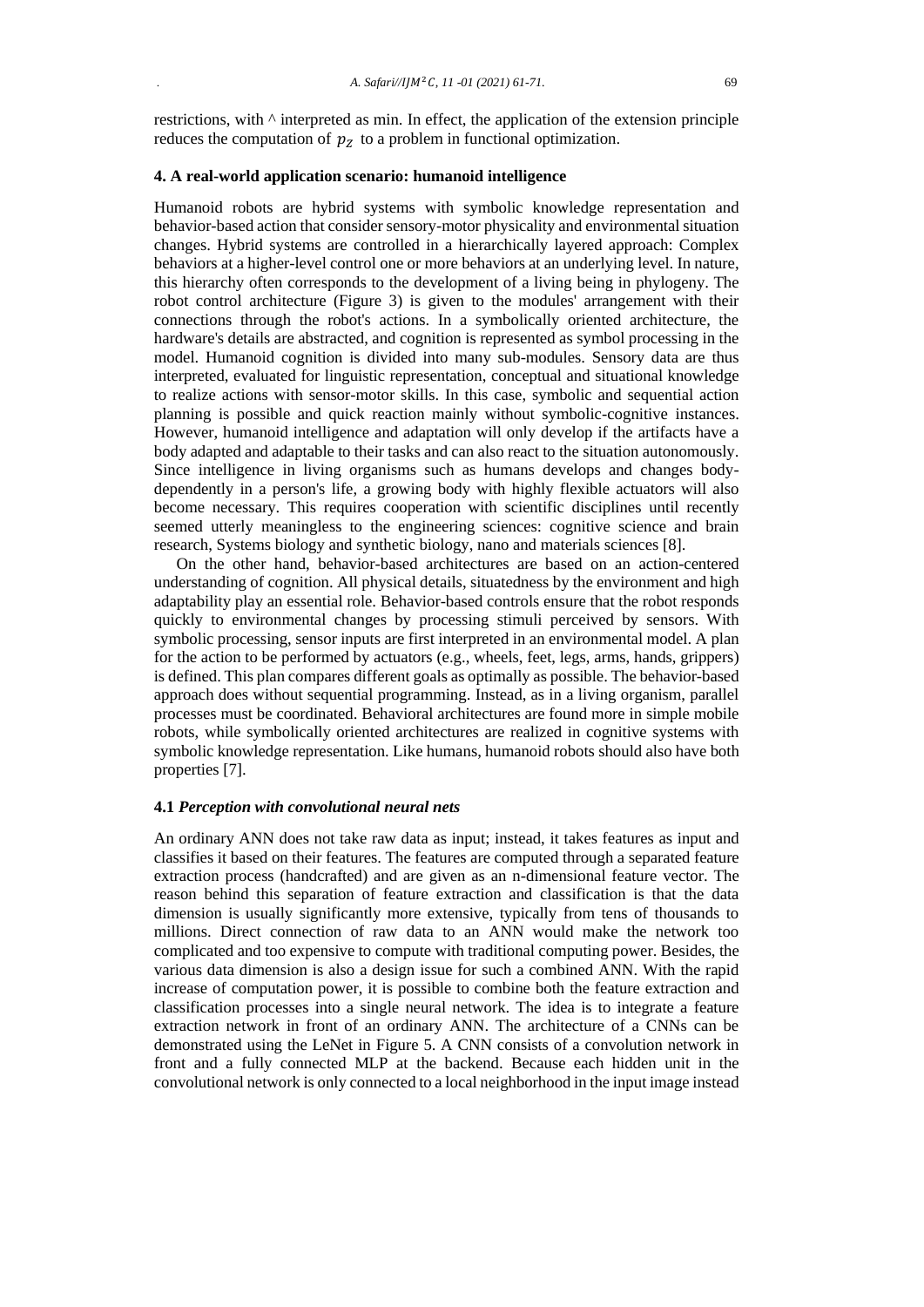of every pixel, it is also called a locally connected network. In contrast, in an ordinary ANN, each input data element is connected to each network's hidden unit, called a fully connected network. The convolutional network is a repeat process of convolution and pooling, as shown in Figure 5. Depending on the dimension of the input data, the repetitions can occur for several rounds.



Figure 5. Architecture of a humanoid robot with behavior-based and symbolic cognitive modules.



Figure 6. Architecture of a CNN for humanoid robot perception [7].

# **5. Conclusion**

In this research we conclude that there are three main reasons why MIQ is important in real world applications. First, until recently the principal tools in AI's armamentarium were centered on symbol manipulation and predicate logic, while the use of numerical techniques was looked upon with disfavor. Almost all decisions are made in an